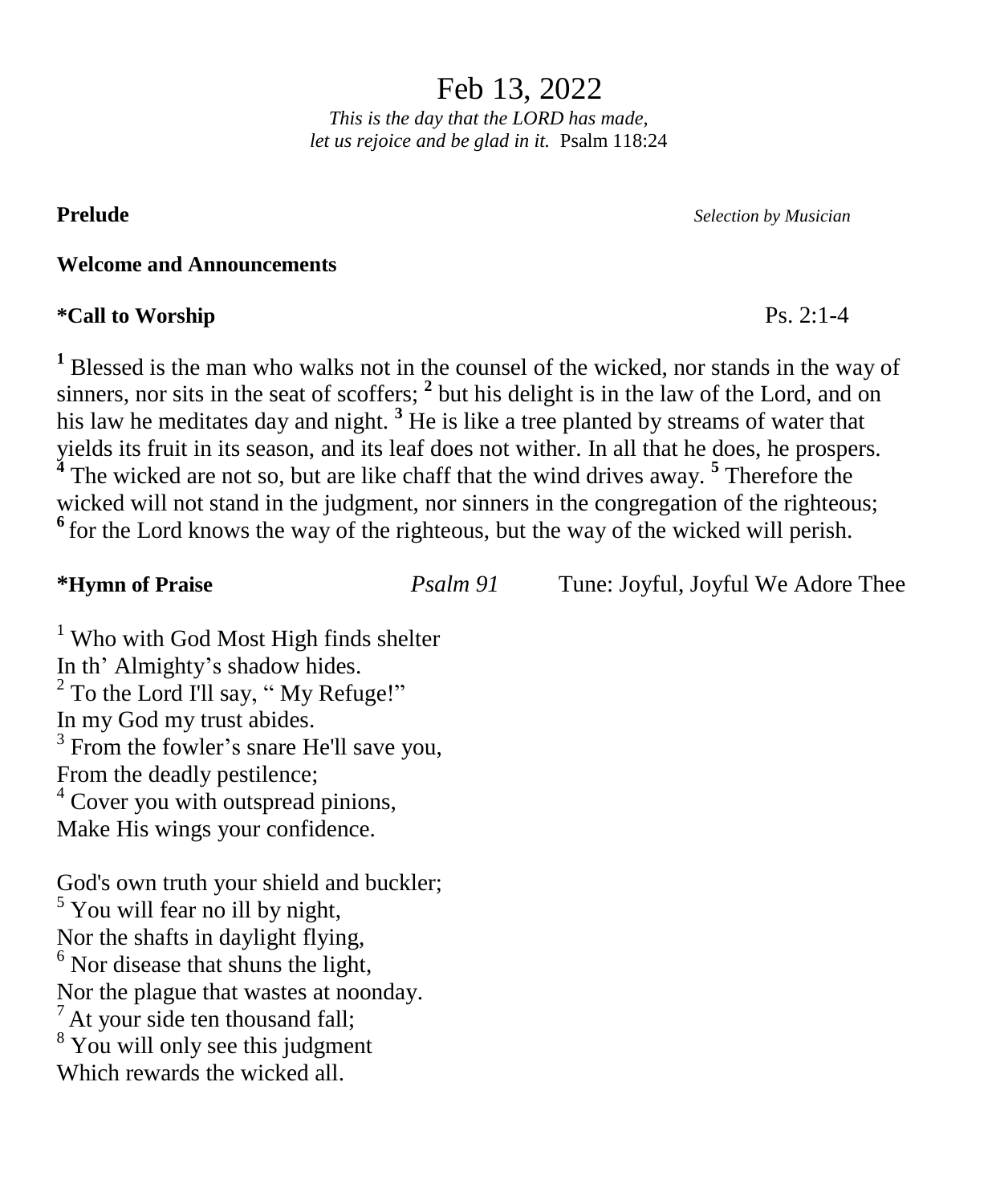<sup>9</sup> You have made the Lord your refuge, God Most High your dwelling-place; <sup>10</sup> Nothing evil shall befall you; In your tent no scourge you'll face.  $11$  He will angels charge to keep you, Guard you well in all your ways.  $12$  In their hands they will uphold you Lest your foot a stone should graze.

 $13$  You shall trample serpents, lions, Tread on all your deadly foes.  $14$  For his love to Me I'll save him, Keep him, for My name he knows;  $15$  When he calls Me I will answer. Save and honor him will I.  $16$  I will show him my salvation, with long life will satisfy.

### **\*Prayer of Invocation & Adoration**

| <b>Reading of the Law</b> | Psalm 31:1-14 |
|---------------------------|---------------|
|---------------------------|---------------|

**(Pg. 794, in Trinity Hymnal)** 

### **Prayer of Confession**

Heavenly Father, we have tasted of your goodness and mercy time and again and yet we continue to sin against it. Forgive us, we pray, and restore to us again the joy of your salvation. Help us to enjoy you as our Father and our God, and help us to enjoy your people that you have placed in our lives. As long as this life goes on we know that we will continue to sin against you and against your people. But we would ask that you would help us to sin less presumptuously and that we would not seek to hide our sins or to justify them to ourselves or to others. Rather, cause us to be continually conscience of our thoughts, words, and actions and help us to more and more bring all of them into submission to your holy will. We thank you again for your Son Jesus Christ, our elder brother, who has taken the guilt of our sins upon himself and has showed us how to bring more glory to you, our Father. It's in Jesus name that we pray, Amen.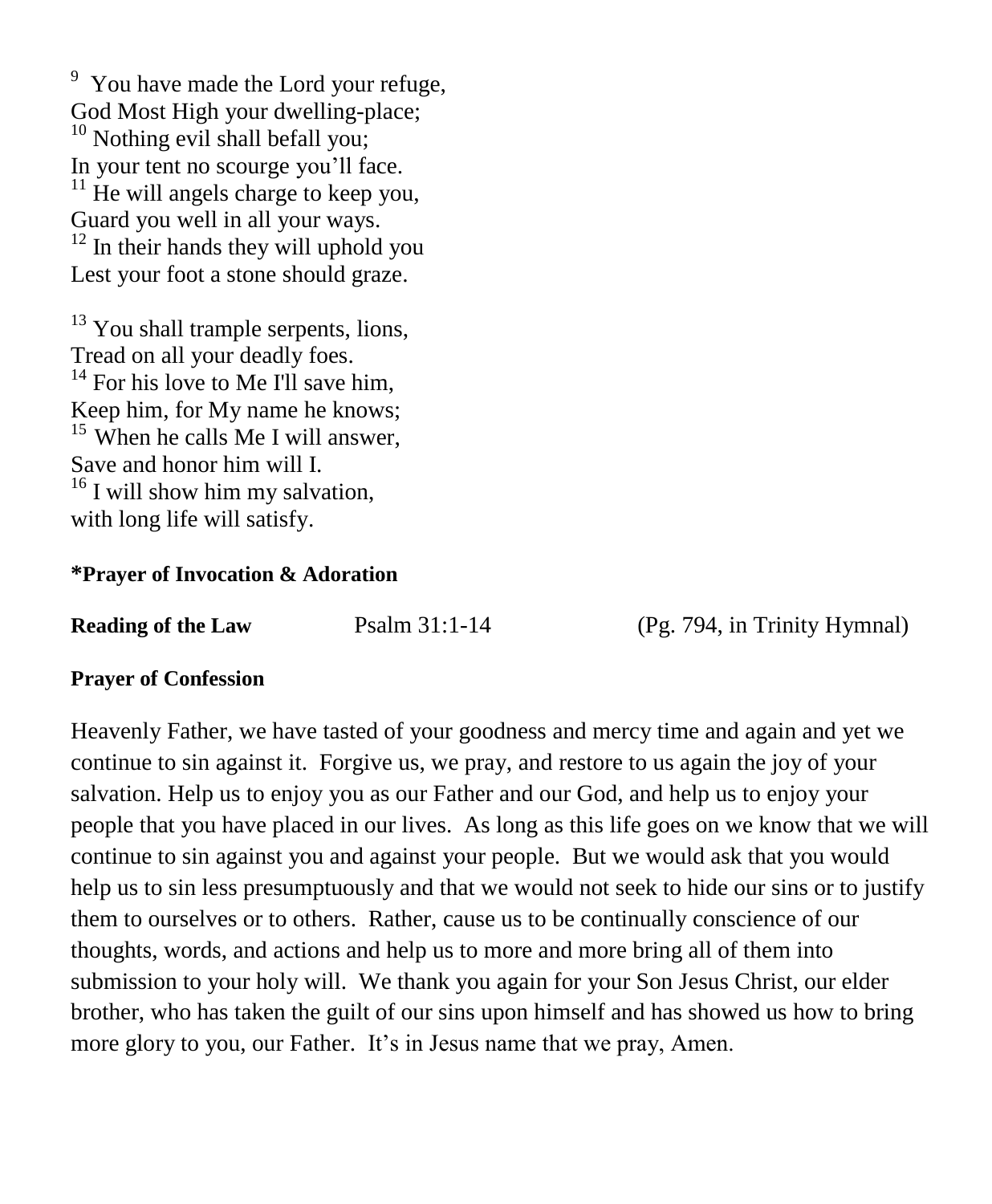## **Assurance of Pardoning Grace** Ps. 2:10-12

**<sup>10</sup>** Now therefore, O kings, be wise; be warned, O rulers of the earth. **<sup>11</sup>** Serve the Lord with fear, and rejoice with trembling. **<sup>12</sup>** Kiss the Son, lest he be angry, and you perish in the way, for his wrath is quickly kindled. Blessed are all who take refuge in him.

## \***Hymn of Thanksgiving** *It Is Well with My Soul* No. 691

When peace, like a river, attendeth my way; when sorrows like sea billows roll; whatever my lot, Thou hast taught me to say, "It is well, it is well with my soul."

**Refrain**: It is well (It is well) with my soul, (with my soul). It is well, it is well with my soul.

Though Satan should buffet, though trials should come, let this blest assurance control, that Christ has regarded my helpless estate, and has shed His own blood for my soul. **(Refrain)**

My sin, O the bliss of this glorious thought! my sin, not in part, but the whole, is nailed to the cross and I bear it no more; praise the Lord, praise the Lord, O my soul! **(Refrain)**

**Refrain**: It is well (It is well) with my soul, (with my soul). It is well, it is well with my soul.

O Lord, haste the day when the faith shall be sight, the clouds be rolled back as a scroll, the trump shall resound and the Lord shall descend, "Even so," it is well with my soul. **(Refrain)**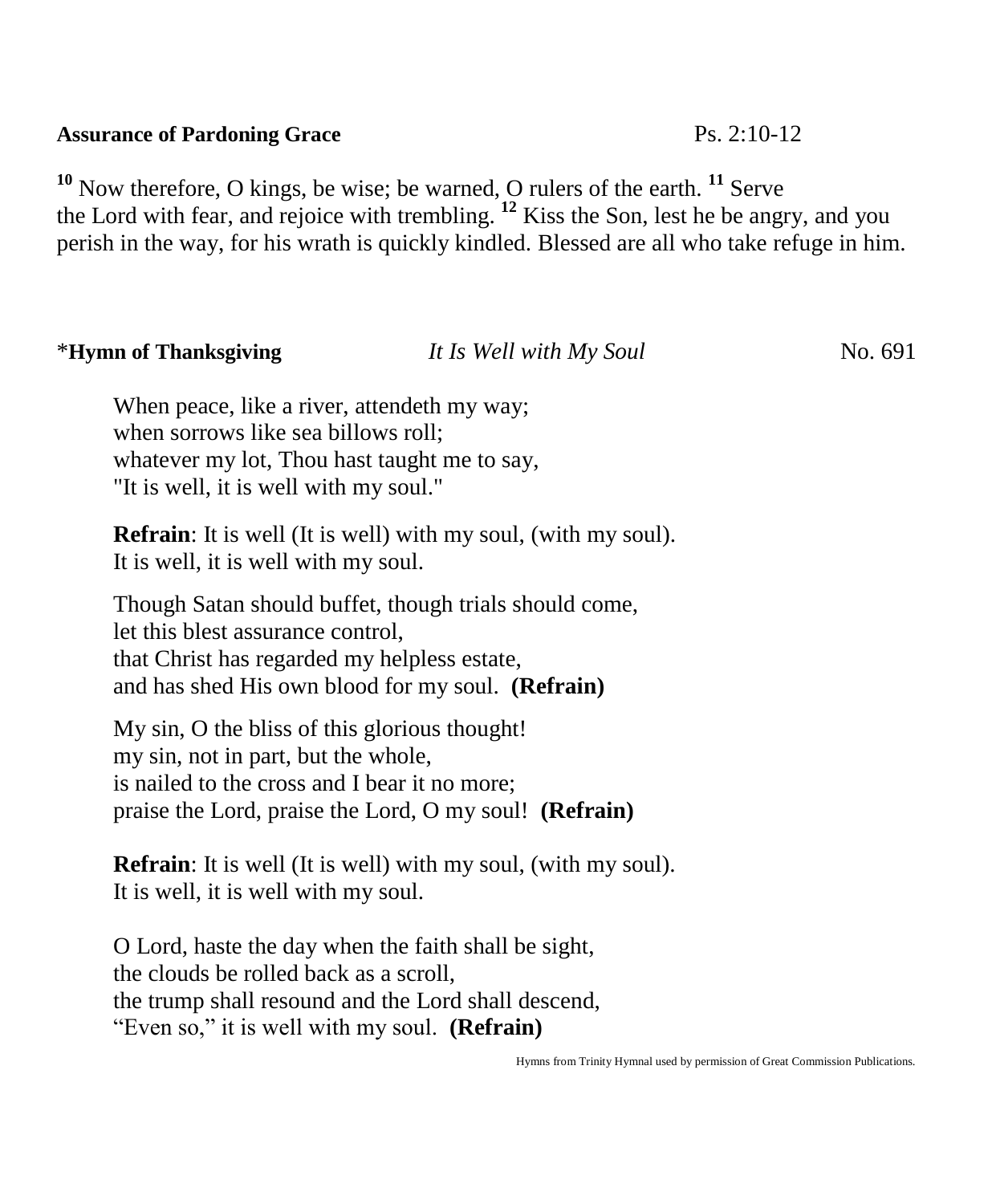**Reception of New Members:** Tummond Family, Joel, Andrea, Elijah, Hannah, Nick, & Michael

| <b>Baptism of Covenant Children</b>                                                                                                                                       |              |                                                                                |
|---------------------------------------------------------------------------------------------------------------------------------------------------------------------------|--------------|--------------------------------------------------------------------------------|
| <b>Scripture Reading</b>                                                                                                                                                  | Acts 3:11-26 | (Pew pg. 911/LP pg. 1137)                                                      |
| <b>Westminster Shorter Catechism #91-93</b>                                                                                                                               |              | (pp 876 in Trinity Hymnal)                                                     |
| <b>Prayer of Intercession</b>                                                                                                                                             |              |                                                                                |
| <b>Offering</b>                                                                                                                                                           |              | Selection by Musician                                                          |
| *Doxology                                                                                                                                                                 |              | No. 731                                                                        |
| Praise God, from Whom all blessings flow;<br>Praise Him, all creatures here below;<br>Praise Him above, ye heav'nly host;<br>Praise Father, Son, and Holy Ghost.<br>Amen. |              | Hymns from Trinity Hymnal used by permission of Great Commission Publications. |
| *Prayer of Thanksgiving                                                                                                                                                   |              |                                                                                |
| *Hymn of Preparation                                                                                                                                                      | Grace        | Insert                                                                         |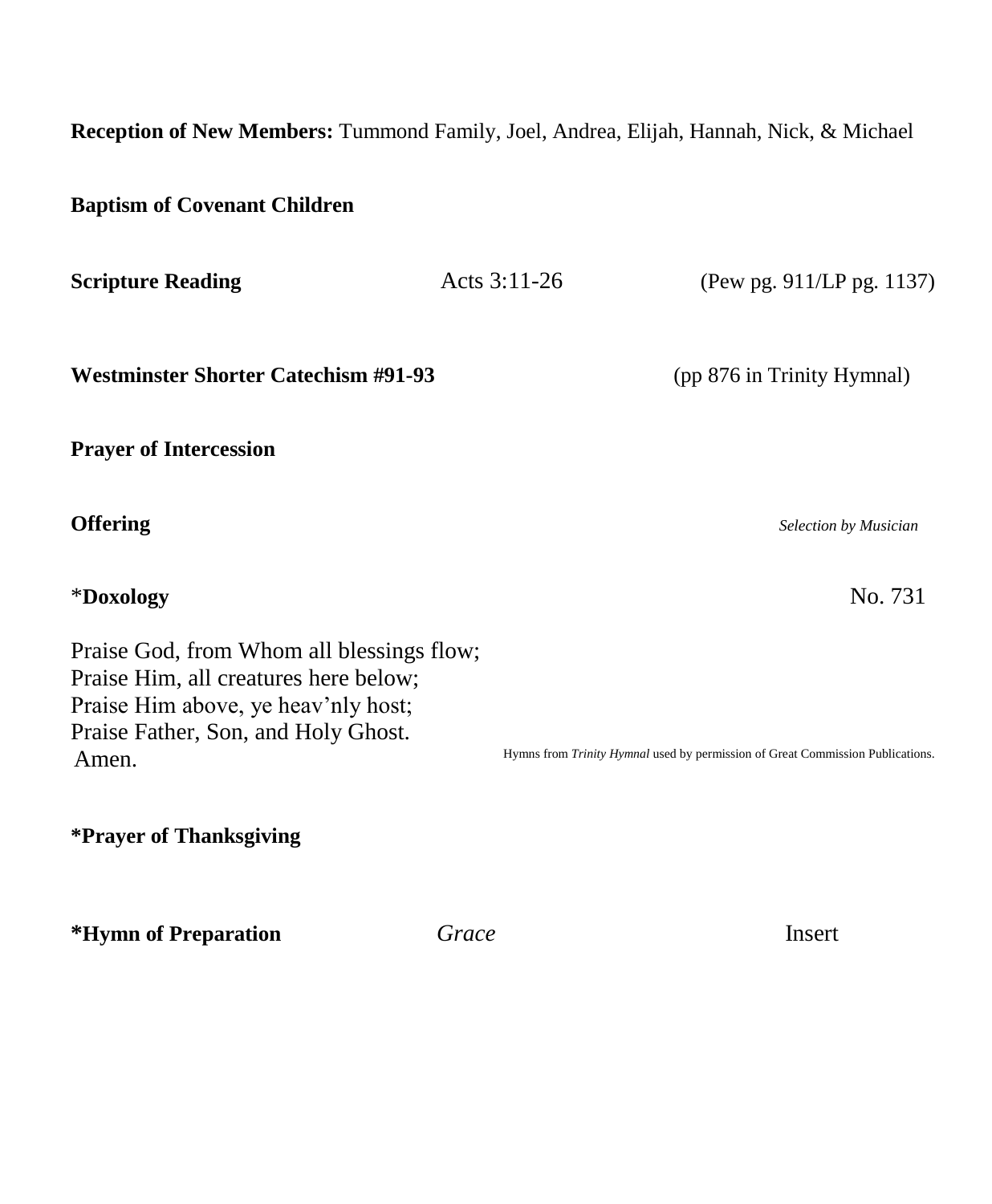1. The Darkness

2. The Curtain

3. The King

Questions:

- 1. What are some common arguments that people make against miracles? How can you answer those objections biblically?
- 2. What did the darkness represent when Jesus died? Is there still judgment today that we ought to be concerned about? Explain.
- 3. What is the symbolism behind the curtain being torn in two? How does this encourage us in our evangelism efforts?
- 4. A common objection to the Gospel in the past 50 years is that Jesus death was equivalent to 'cosmic child abuse'. Explain how this passage debunks that myth and why that's important.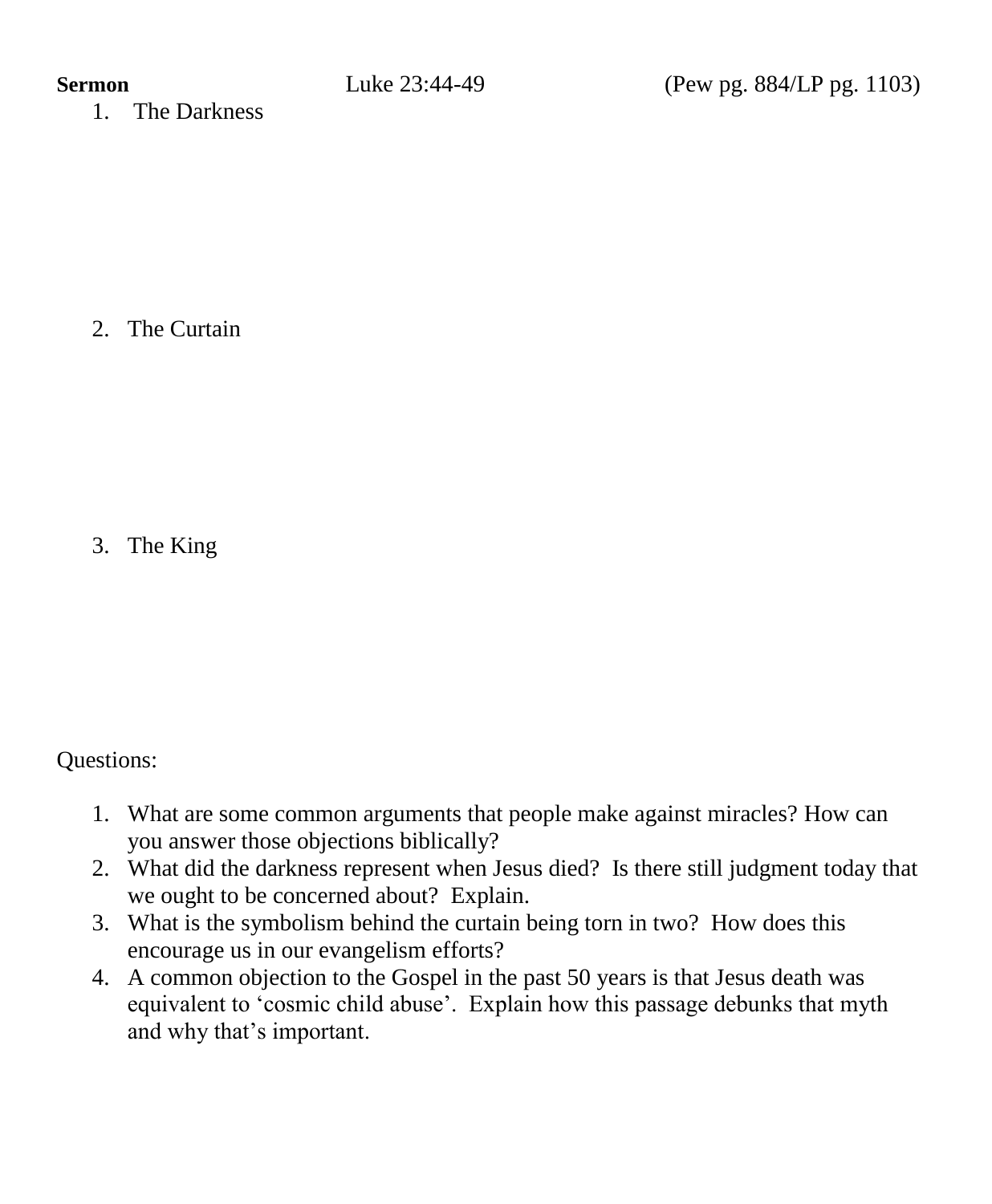Abide with me: fast falls the eventide; the darkness deepens; Lord, with me abide: when other helpers fail, and comforts flee, help of the helpless, O abide with me.

Swift to its close ebbs out life's little day; earth's joys grow dim, its glories pass away; change and decay in all around I see; O Thou who changest not, abide with me.

I need Thy presence every passing hour; what but Thy grace can foil the tempter's pow'r? Who like Thyself my guide and stay can be? Through cloud and sunshine, O abide with me.

I fear no foe, with Thee at hand to bless: ills have no weight, and tears no bitterness. Where is death's sting? Where, grave, thy victory? I triumph still, if Thou abide with me.

Hold Thou Thy cross before my closing eyes; shine through the gloom, and point me to the skies: heav'ns morning breaks, and earth's vain shadows flee: in life, in death, O Lord, abide with me.

Hymns from *Trinity Hymnal* used by permission of Great Commission Publications.

# **\*Benediction**

# **\*Gloria Patri** No. 735

Glory be to the Father, and to the Son, and to the Holy Ghost; as it was in the beginning, is now, and ever shall be, world without end. Amen, amen.

Hymns from *Trinity Hymnal* used by permission of Great Commission Publications. **Postlude** *Selection by Musician*

**\* Congregation:** Please stand as able.

**Piano** Chris Erickson **Intercessory Prayer** Yon Lindborg